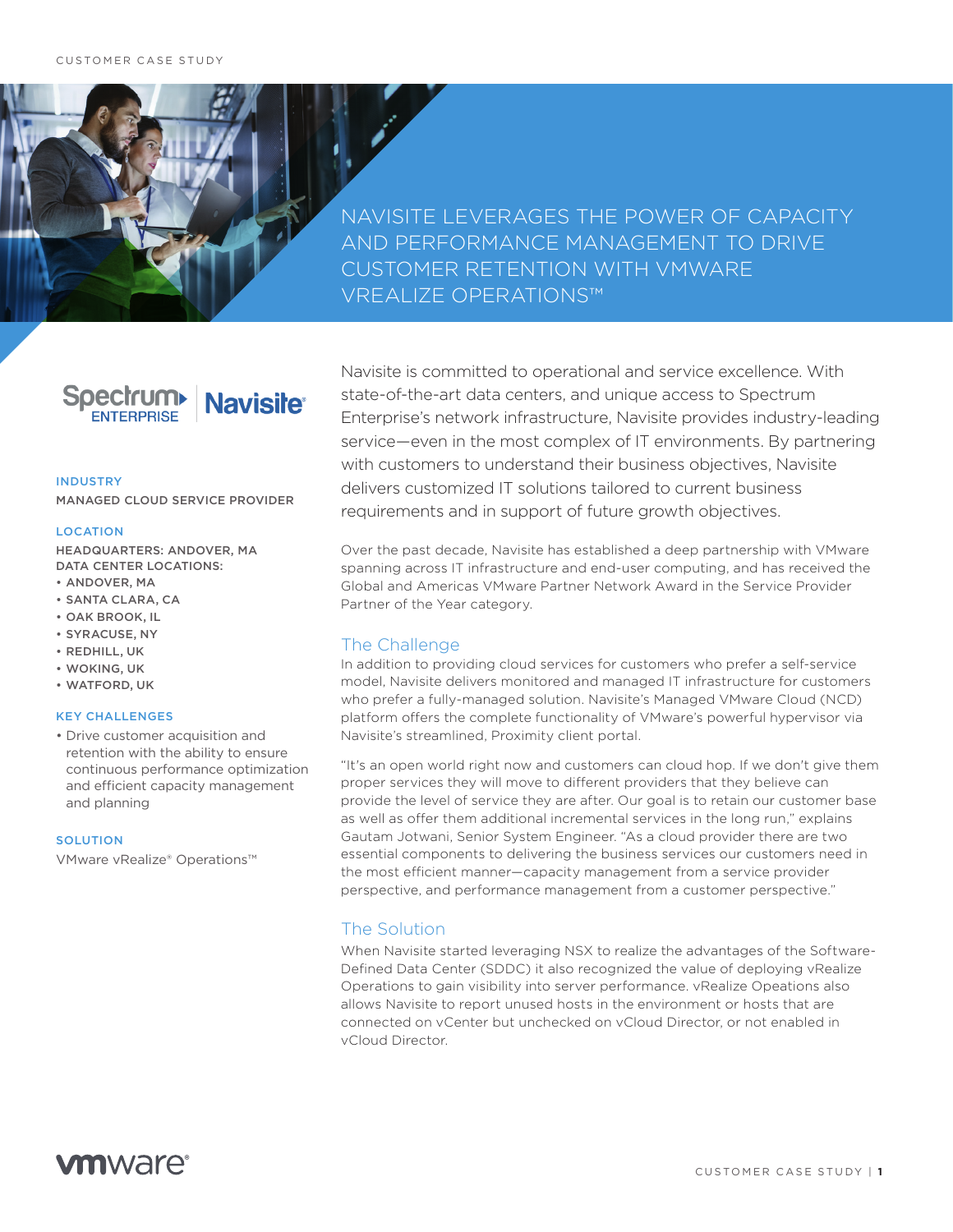"We can better manage customer experience with vRealize Operations because we are always looking for the best ways to service customers and meet their performance expectations. At the same time, vRealize Operations has helped Navisite with capacity management, enabling us to determine the most efficient use of the capacity we have or where there is overprovisioning."

GAUTAM JOTWANI SENIOR SYSTEM ENGINEER

### BUSINESS BENEFITS

- Reduced VM performance tracking and reporting from one week to a few minutes
- Eliminated manual tracking and reporting of VM performance
- Gained ability to determine the most efficient use of capacity
- Automated reporting easily demonstrates how customer sizing needs vary when moving from physical to virtual environment
- Created new opportunities to drive revenue by helping customers to reduce infrastructure costs
- Improved customer retention with the ability to identify new customer services and offerings

## VMWARE FOOTPRINT

- VMware NSX®
- VMware vCloud Director™
- VMware vSphere®
- VMware vRealize® Operations™

"When capacity is sitting idle, that impacts our business," explains Jotwani. "With vRealize Operations we have public IP tracking so we know how many public IPs are available and able to be offered to our customers. At the same time, our customers have increased visibility into their environment, and increased visibility enables better decision making."

# Business Results and Benefits

When customers migrate to Navisite from another data center they may be running physical workloads and believe a certain number of CPUs is needed. vRealize Operations enables Navisite to provide the data necessary to demonstrate how their IT needs vary when moving from a physical to a virtual environment. Navisite can show the customer's average utilization over a period of time and provide recommendations on how VMs should be sized for optimal performance. In fact, since deploying vRealize Operations Navisite has reduced VM performance tracking and reporting from one week to minutes.

"Manually gathering data on our customer environments takes significant time and resources away from activities that can improve our impact on customers and our business," explains Jotwani. "With vRealize Operations it's easy for engineers to create reports and work with customers to make decisions based on data they can trust. The process is not only more efficient, but the data we can provide is greatly improved."

When Navisite customers experience performance issues they want to know why – is it the infrastructure? The application? The Virtual Machines? Because Navisite provides hosting services, customers expect that they will have the answers. Whether it is a managed services or self-service customer, typically infrastructure, and therefore Navisite, is an easy place to lay responsibility for the problems. With vRealize Operations, Navisite can identify the cause and help customers understand how to avoid problems moving forward.

Often, the data provided by vRealize Operations can result in a recommendation to reduce the CPU or memory or other resources, which Navisite shares with their customers, creating a true partnership and transparent operations. Navisite acknowledges that the resulting performance improvements can actually encourage the customer to evaluate other areas of their business which may benefit from Navisite managed services.

One example of this is how Navisite has been able to leverage vRealize Operations' reporting capabilities to help its banking customers better understand performance improvements after application patching. These enhanced reports add significant value to Navisite customers while also demonstrating how Navisite goes above and beyond to ensure customers optimize their IT investments.

"We're creating new opportunities to drive revenue by helping our customers to reduce their costs," says Jotwani. "We can better manage customer experience with vRealize Operations because we are always looking for the best ways to service customers and meet their performance expectations. At the same time, vRealize Operations has helped Navisite with capacity management, enabling us to determine the most efficient use of the capacity we have or where there is overprovisioning."